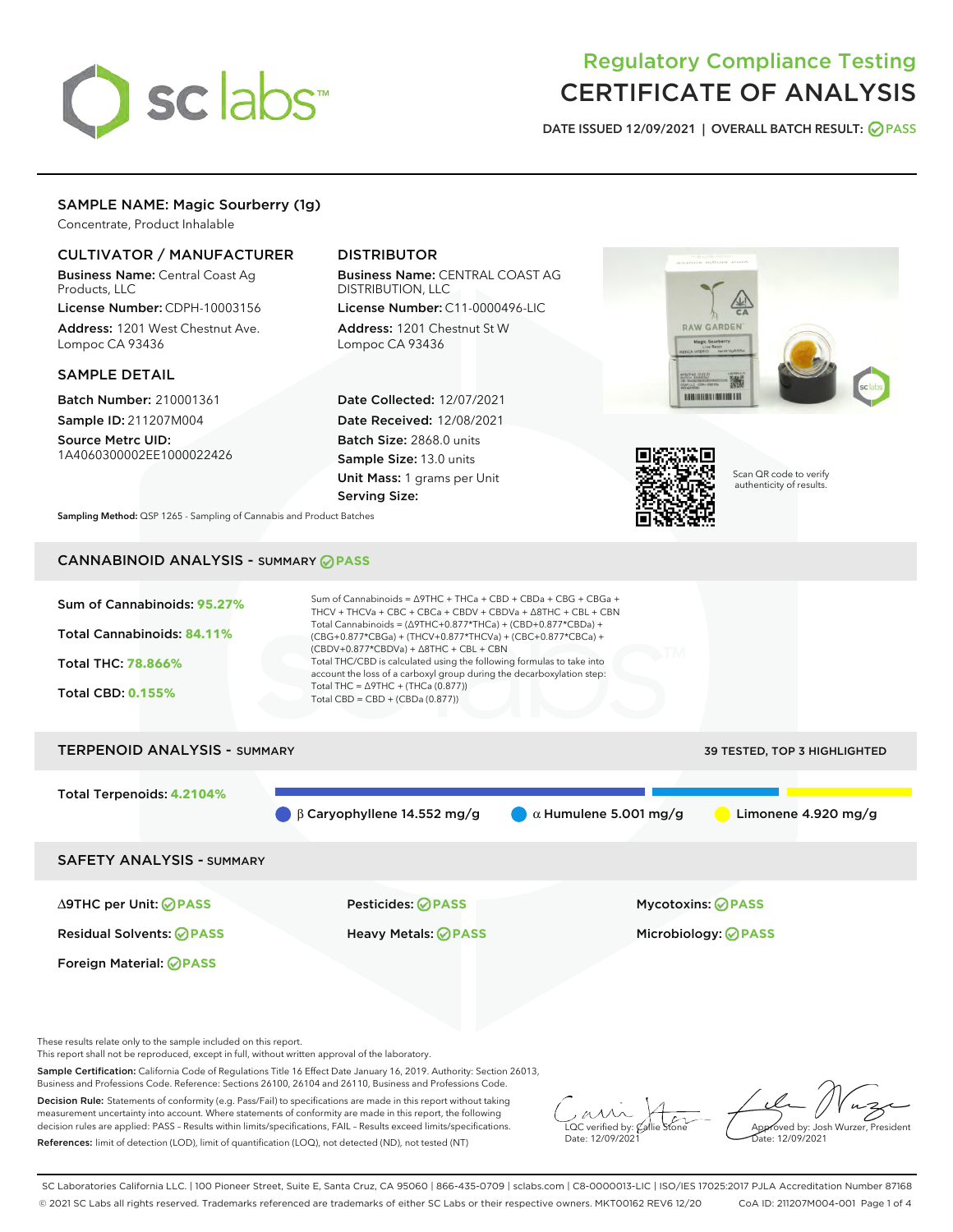



MAGIC SOURBERRY (1G) | DATE ISSUED 12/09/2021 | OVERALL BATCH RESULT: @ PASS

#### CANNABINOID TEST RESULTS - 12/08/2021 2 PASS

Tested by high-performance liquid chromatography with diode-array detection (HPLC-DAD). **Method:** QSP 1157 - Analysis of Cannabinoids by HPLC-DAD

#### TOTAL CANNABINOIDS: **84.11%**

Total Cannabinoids (Total THC) + (Total CBD) + (Total CBG) + (Total THCV) + (Total CBC) + (Total CBDV) + ∆8THC + CBL + CBN

TOTAL THC: **78.866%** Total THC (∆9THC+0.877\*THCa)

TOTAL CBD: **0.155%** Total CBD (CBD+0.877\*CBDa)

TOTAL CBG: 3.42% Total CBG (CBG+0.877\*CBGa)

TOTAL THCV: 0.631% Total THCV (THCV+0.877\*THCVa)

TOTAL CBC: 1.04% Total CBC (CBC+0.877\*CBCa)

TOTAL CBDV: ND Total CBDV (CBDV+0.877\*CBDVa)

| <b>COMPOUND</b>  | LOD/LOQ<br>(mg/g)          | <b>MEASUREMENT</b><br><b>UNCERTAINTY</b><br>(mg/g) | <b>RESULT</b><br>(mg/g) | <b>RESULT</b><br>(%) |
|------------------|----------------------------|----------------------------------------------------|-------------------------|----------------------|
| <b>THCa</b>      | 0.05 / 0.14                | ±21.913                                            | 852.64                  | 85.264               |
| <b>A9THC</b>     | 0.06 / 0.26                | ±1.407                                             | 40.89                   | 4.089                |
| <b>CBGa</b>      | 0.1 / 0.2                  | ±1.82                                              | 34.8                    | 3.48                 |
| <b>CBCa</b>      | 0.07 / 0.28                | ±0.525                                             | 10.74                   | 1.074                |
| <b>THCVa</b>     | 0.07/0.20                  | ±0.343                                             | 7.20                    | 0.720                |
| <b>CBG</b>       | 0.06/0.19                  | ±0.144                                             | 3.66                    | 0.366                |
| <b>CBDa</b>      | 0.02/0.19                  | ±0.052                                             | 1.77                    | 0.177                |
| <b>CBC</b>       | 0.2 / 0.5                  | ±0.03                                              | 1.0                     | 0.10                 |
| $\triangle$ 8THC | 0.1/0.4                    | N/A                                                | <b>ND</b>               | <b>ND</b>            |
| <b>THCV</b>      | 0.1/0.2                    | N/A                                                | <b>ND</b>               | <b>ND</b>            |
| <b>CBD</b>       | 0.07/0.29                  | N/A                                                | <b>ND</b>               | <b>ND</b>            |
| <b>CBDV</b>      | 0.04 / 0.15                | N/A                                                | <b>ND</b>               | <b>ND</b>            |
| <b>CBDVa</b>     | 0.03 / 0.53                | N/A                                                | <b>ND</b>               | <b>ND</b>            |
| <b>CBL</b>       | 0.06 / 0.24                | N/A                                                | <b>ND</b>               | <b>ND</b>            |
| <b>CBN</b>       | 0.1/0.3                    | N/A                                                | <b>ND</b>               | <b>ND</b>            |
|                  | <b>SUM OF CANNABINOIDS</b> |                                                    | 952.7 mg/g              | 95.27%               |

#### **UNIT MASS: 1 grams per Unit**

| ∆9THC per Unit                        | 1120 per-package limit | 40.89 mg/unit  | <b>PASS</b> |
|---------------------------------------|------------------------|----------------|-------------|
| <b>Total THC per Unit</b>             |                        | 788.66 mg/unit |             |
| <b>CBD per Unit</b>                   |                        | <b>ND</b>      |             |
| <b>Total CBD per Unit</b>             |                        | $1.55$ mg/unit |             |
| Sum of Cannabinoids<br>per Unit       |                        | 952.7 mg/unit  |             |
| <b>Total Cannabinoids</b><br>per Unit |                        | 841.1 mg/unit  |             |

#### TERPENOID TEST RESULTS - 12/09/2021

Terpene analysis utilizing gas chromatography-flame ionization detection (GC-FID). **Method:** QSP 1192 - Analysis of Terpenoids by GC-FID

| <b>COMPOUND</b>         | LOD/LOQ<br>(mg/g)    | <b>MEASUREMENT</b><br><b>UNCERTAINTY</b><br>(mg/g) | <b>RESULT</b><br>(mg/g)                         | <b>RESULT</b><br>(%) |
|-------------------------|----------------------|----------------------------------------------------|-------------------------------------------------|----------------------|
| $\beta$ Caryophyllene   | 0.004 / 0.012        | ±0.5181                                            | 14.552                                          | 1.4552               |
| $\alpha$ Humulene       | 0.009/0.029          | ±0.1605                                            | 5.001                                           | 0.5001               |
| Limonene                | 0.005 / 0.016        | ±0.0704                                            | 4.920                                           | 0.4920               |
| <b>Myrcene</b>          | 0.008 / 0.025        | ±0.0452                                            | 3.504                                           | 0.3504               |
| $\alpha$ Bisabolol      | 0.008 / 0.026        | ±0.1287                                            | 2.410                                           | 0.2410               |
| trans-β-Farnesene       | 0.008 / 0.025        | ±0.0762                                            | 2.147                                           | 0.2147               |
| Linalool                | 0.009 / 0.032        | ±0.0661                                            | 1.740                                           | 0.1740               |
| Terpinolene             | 0.008 / 0.026        | ±0.0298                                            | 1.455                                           | 0.1455               |
| <b>Terpineol</b>        | 0.016 / 0.055        | ±0.0806                                            | 1.312                                           | 0.1312               |
| Fenchol                 | 0.010 / 0.034        | ±0.0399                                            | 1.032                                           | 0.1032               |
| Caryophyllene<br>Oxide  | 0.010 / 0.033        | ±0.0265                                            | 0.576                                           | 0.0576               |
| Ocimene                 | 0.011 / 0.038        | ±0.0182                                            | 0.566                                           | 0.0566               |
| Nerolidol               | 0.009 / 0.028        | ±0.0353                                            | 0.562                                           | 0.0562               |
| $\beta$ Pinene          | 0.004 / 0.014        | ±0.0064                                            | 0.556                                           | 0.0556               |
| $\alpha$ Pinene         | 0.005 / 0.017        | ±0.0033                                            | 0.387                                           | 0.0387               |
| Borneol                 | 0.005 / 0.016        | ±0.0126                                            | 0.300                                           | 0.0300               |
| $\alpha$ Cedrene        | 0.005 / 0.016        | ±0.0066                                            | 0.219                                           | 0.0219               |
| Guaiol                  | 0.009 / 0.030        | ±0.0094                                            | 0.200                                           | 0.0200               |
| Valencene               | <i>0.009 / 0.030</i> | ±0.0125                                            | 0.181                                           | 0.0181               |
| Citronellol             | 0.003 / 0.010        | ±0.0038                                            | 0.078                                           | 0.0078               |
| Fenchone                | 0.009 / 0.028        | ±0.0021                                            | 0.073                                           | 0.0073               |
| Geraniol                | 0.002 / 0.007        | ±0.0026                                            | 0.059                                           | 0.0059               |
| Camphene                | 0.005 / 0.015        | ±0.0006                                            | 0.053                                           | 0.0053               |
| $\gamma$ Terpinene      | 0.006 / 0.018        | ±0.0008                                            | 0.046                                           | 0.0046               |
| Sabinene Hydrate        | 0.006 / 0.022        | ±0.0016                                            | 0.042                                           | 0.0042               |
| $\alpha$ Terpinene      | 0.005 / 0.017        | ±0.0006                                            | 0.037                                           | 0.0037               |
| $\alpha$ Phellandrene   | 0.006 / 0.020        | ±0.0004                                            | 0.033                                           | 0.0033               |
| Sabinene                | 0.004 / 0.014        | ±0.0003                                            | 0.024                                           | 0.0024               |
| 3 Carene                | 0.005 / 0.018        | ±0.0003                                            | 0.023                                           | 0.0023               |
| Nerol                   | 0.003 / 0.011        | ±0.0007                                            | 0.016                                           | 0.0016               |
| Isoborneol              | 0.004 / 0.012        | N/A                                                | <loq< th=""><th><loq< th=""></loq<></th></loq<> | <loq< th=""></loq<>  |
| <b>Geranyl Acetate</b>  | 0.004 / 0.014        | N/A                                                | <loq< th=""><th><loq< th=""></loq<></th></loq<> | <loq< th=""></loq<>  |
| p-Cymene                | 0.005 / 0.016        | N/A                                                | <b>ND</b>                                       | ND                   |
| Eucalyptol              | 0.006 / 0.018        | N/A                                                | ND                                              | ND                   |
| (-)-Isopulegol          | 0.005 / 0.016        | N/A                                                | ND                                              | ND                   |
| Camphor                 | 0.006 / 0.019        | N/A                                                | <b>ND</b>                                       | ND                   |
| Menthol                 | 0.008 / 0.025        | N/A                                                | ND                                              | ND                   |
| R-(+)-Pulegone          | 0.003 / 0.011        | N/A                                                | ND                                              | ND                   |
| Cedrol                  | 0.008 / 0.027        | N/A                                                | <b>ND</b>                                       | ND                   |
| <b>TOTAL TERPENOIDS</b> |                      |                                                    | 42.104 mg/g                                     | 4.2104%              |

SC Laboratories California LLC. | 100 Pioneer Street, Suite E, Santa Cruz, CA 95060 | 866-435-0709 | sclabs.com | C8-0000013-LIC | ISO/IES 17025:2017 PJLA Accreditation Number 87168 © 2021 SC Labs all rights reserved. Trademarks referenced are trademarks of either SC Labs or their respective owners. MKT00162 REV6 12/20 CoA ID: 211207M004-001 Page 2 of 4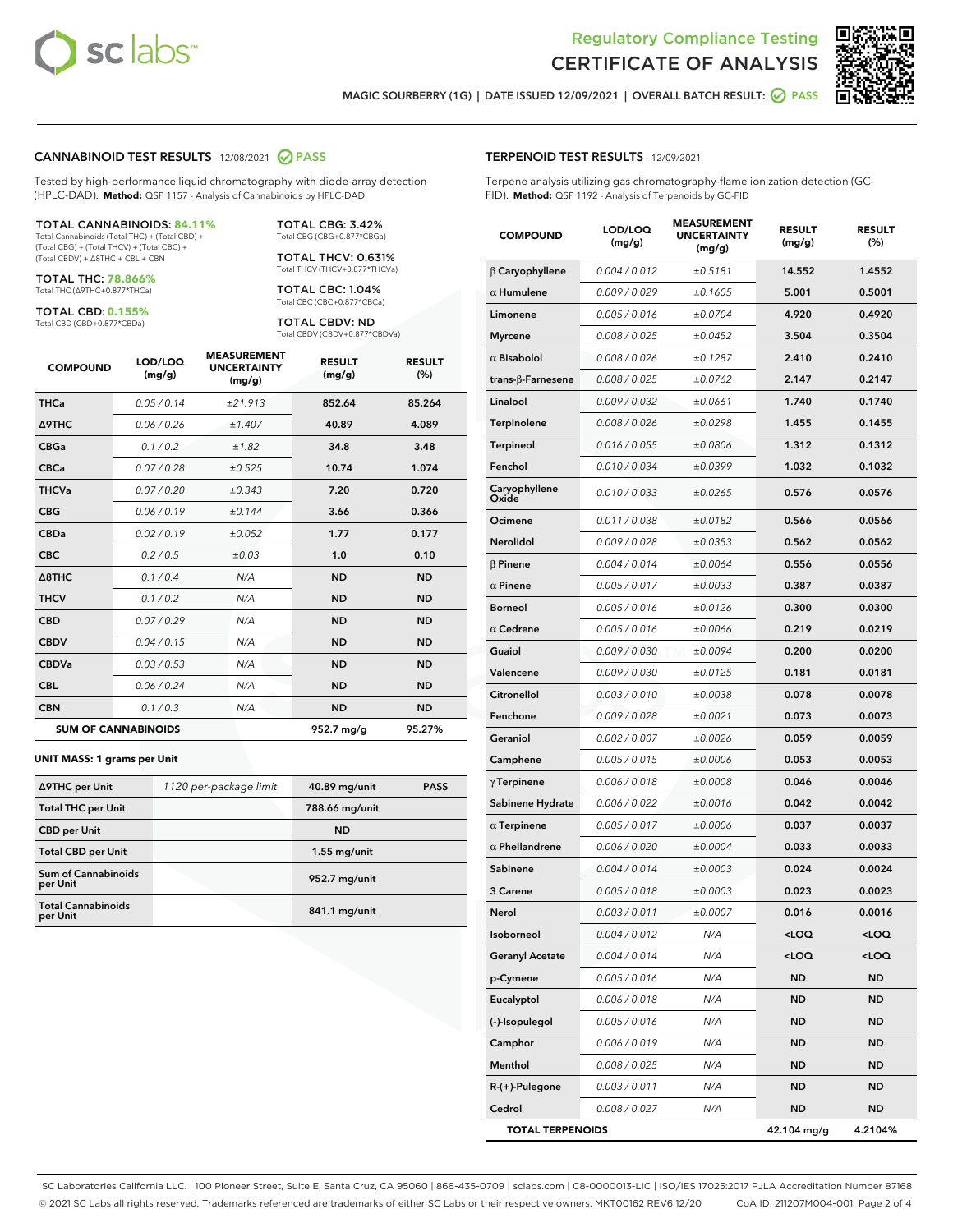



MAGIC SOURBERRY (1G) | DATE ISSUED 12/09/2021 | OVERALL BATCH RESULT: @ PASS

#### CATEGORY 1 PESTICIDE TEST RESULTS - 12/09/2021 @ PASS

Pesticide and plant growth regulator analysis utilizing high-performance liquid chromatography-mass spectrometry (HPLC-MS) or gas chromatography-mass spectrometry (GC-MS). \*GC-MS utilized where indicated. **Method:** QSP 1212 - Analysis of Pesticides and Mycotoxins by LC-MS or QSP 1213 - Analysis of Pesticides by GC-MS

| <b>COMPOUND</b>             | LOD/LOQ<br>$(\mu g/g)$ | <b>ACTION</b><br><b>LIMIT</b><br>$(\mu g/g)$ | <b>MEASUREMENT</b><br><b>UNCERTAINTY</b><br>$(\mu g/g)$ | <b>RESULT</b><br>$(\mu g/g)$ | <b>RESULT</b> |
|-----------------------------|------------------------|----------------------------------------------|---------------------------------------------------------|------------------------------|---------------|
| Aldicarb                    | 0.03 / 0.08            | $\ge$ LOD                                    | N/A                                                     | <b>ND</b>                    | <b>PASS</b>   |
| Carbofuran                  | 0.02 / 0.05            | $\ge$ LOD                                    | N/A                                                     | <b>ND</b>                    | <b>PASS</b>   |
| Chlordane*                  | 0.03 / 0.08            | $\ge$ LOD                                    | N/A                                                     | <b>ND</b>                    | <b>PASS</b>   |
| Chlorfenapyr*               | 0.03/0.10              | $\ge$ LOD                                    | N/A                                                     | <b>ND</b>                    | <b>PASS</b>   |
| Chlorpyrifos                | 0.02 / 0.06            | $\ge$ LOD                                    | N/A                                                     | <b>ND</b>                    | <b>PASS</b>   |
| Coumaphos                   | 0.02 / 0.07            | $\ge$ LOD                                    | N/A                                                     | <b>ND</b>                    | <b>PASS</b>   |
| Daminozide                  | 0.02 / 0.07            | $\ge$ LOD                                    | N/A                                                     | <b>ND</b>                    | <b>PASS</b>   |
| <b>DDVP</b><br>(Dichlorvos) | 0.03/0.09              | $\ge$ LOD                                    | N/A                                                     | <b>ND</b>                    | <b>PASS</b>   |
| Dimethoate                  | 0.03 / 0.08            | $\ge$ LOD                                    | N/A                                                     | <b>ND</b>                    | <b>PASS</b>   |
| Ethoprop(hos)               | 0.03/0.10              | $\ge$ LOD                                    | N/A                                                     | <b>ND</b>                    | <b>PASS</b>   |
| Etofenprox                  | 0.02/0.06              | $>$ LOD                                      | N/A                                                     | <b>ND</b>                    | <b>PASS</b>   |
| Fenoxycarb                  | 0.03 / 0.08            | $>$ LOD                                      | N/A                                                     | <b>ND</b>                    | <b>PASS</b>   |
| Fipronil                    | 0.03 / 0.08            | $>$ LOD                                      | N/A                                                     | <b>ND</b>                    | <b>PASS</b>   |
| Imazalil                    | 0.02 / 0.06            | $\ge$ LOD                                    | N/A                                                     | <b>ND</b>                    | <b>PASS</b>   |
| <b>Methiocarb</b>           | 0.02 / 0.07            | $\ge$ LOD                                    | N/A                                                     | <b>ND</b>                    | <b>PASS</b>   |
| Methyl<br>parathion         | 0.03/0.10              | $\ge$ LOD                                    | N/A                                                     | <b>ND</b>                    | <b>PASS</b>   |
| <b>Mevinphos</b>            | 0.03/0.09              | $\ge$ LOD                                    | N/A                                                     | <b>ND</b>                    | <b>PASS</b>   |
| Paclobutrazol               | 0.02 / 0.05            | $\ge$ LOD                                    | N/A                                                     | <b>ND</b>                    | <b>PASS</b>   |
| Propoxur                    | 0.03/0.09              | $\ge$ LOD                                    | N/A                                                     | <b>ND</b>                    | <b>PASS</b>   |
| Spiroxamine                 | 0.03 / 0.08            | $\ge$ LOD                                    | N/A                                                     | <b>ND</b>                    | <b>PASS</b>   |
| Thiacloprid                 | 0.03/0.10              | $\ge$ LOD                                    | N/A                                                     | <b>ND</b>                    | <b>PASS</b>   |

#### CATEGORY 2 PESTICIDE TEST RESULTS - 12/09/2021 @ PASS

| <b>COMPOUND</b>          | LOD/LOQ<br>$(\mu g/g)$ | <b>ACTION</b><br><b>LIMIT</b><br>$(\mu g/g)$ | <b>MEASUREMENT</b><br><b>UNCERTAINTY</b><br>$(\mu g/g)$ | <b>RESULT</b><br>$(\mu g/g)$ | <b>RESULT</b> |
|--------------------------|------------------------|----------------------------------------------|---------------------------------------------------------|------------------------------|---------------|
| Abamectin                | 0.03/0.10              | 0.1                                          | N/A                                                     | <b>ND</b>                    | <b>PASS</b>   |
| Acephate                 | 0.02/0.07              | 0.1                                          | N/A                                                     | <b>ND</b>                    | <b>PASS</b>   |
| Acequinocyl              | 0.02/0.07              | 0.1                                          | N/A                                                     | <b>ND</b>                    | <b>PASS</b>   |
| Acetamiprid              | 0.02/0.05              | 0.1                                          | N/A                                                     | <b>ND</b>                    | <b>PASS</b>   |
| Azoxystrobin             | 0.02/0.07              | 0.1                                          | N/A                                                     | <b>ND</b>                    | <b>PASS</b>   |
| <b>Bifenazate</b>        | 0.01/0.04              | 0.1                                          | N/A                                                     | <b>ND</b>                    | <b>PASS</b>   |
| <b>Bifenthrin</b>        | 0.02/0.05              | 3                                            | N/A                                                     | <b>ND</b>                    | <b>PASS</b>   |
| <b>Boscalid</b>          | 0.03/0.09              | 0.1                                          | N/A                                                     | <b>ND</b>                    | <b>PASS</b>   |
| Captan                   | 0.19/0.57              | 0.7                                          | N/A                                                     | <b>ND</b>                    | <b>PASS</b>   |
| Carbaryl                 | 0.02/0.06              | 0.5                                          | N/A                                                     | <b>ND</b>                    | <b>PASS</b>   |
| Chlorantranilip-<br>role | 0.04/0.12              | 10                                           | N/A                                                     | <b>ND</b>                    | <b>PASS</b>   |
| Clofentezine             | 0.03/0.09              | 0.1                                          | N/A                                                     | <b>ND</b>                    | <b>PASS</b>   |

## CATEGORY 2 PESTICIDE TEST RESULTS - 12/09/2021 continued

| <b>COMPOUND</b>               | LOD/LOQ<br>(µg/g) | <b>ACTION</b><br><b>LIMIT</b><br>$(\mu g/g)$ | <b>MEASUREMENT</b><br><b>UNCERTAINTY</b><br>$(\mu g/g)$ | <b>RESULT</b><br>(µg/g) | <b>RESULT</b> |
|-------------------------------|-------------------|----------------------------------------------|---------------------------------------------------------|-------------------------|---------------|
| Cyfluthrin                    | 0.12 / 0.38       | $\overline{c}$                               | N/A                                                     | ND                      | <b>PASS</b>   |
| Cypermethrin                  | 0.11 / 0.32       | $\mathcal{I}$                                | N/A                                                     | ND                      | <b>PASS</b>   |
| <b>Diazinon</b>               | 0.02 / 0.05       | 0.1                                          | N/A                                                     | <b>ND</b>               | <b>PASS</b>   |
| Dimethomorph                  | 0.03 / 0.09       | 2                                            | N/A                                                     | ND                      | <b>PASS</b>   |
| Etoxazole                     | 0.02 / 0.06       | 0.1                                          | N/A                                                     | ND                      | <b>PASS</b>   |
| Fenhexamid                    | 0.03 / 0.09       | 0.1                                          | N/A                                                     | ND                      | <b>PASS</b>   |
| Fenpyroximate                 | 0.02 / 0.06       | 0.1                                          | N/A                                                     | <b>ND</b>               | <b>PASS</b>   |
| Flonicamid                    | 0.03 / 0.10       | 0.1                                          | N/A                                                     | ND                      | <b>PASS</b>   |
| Fludioxonil                   | 0.03 / 0.10       | 0.1                                          | N/A                                                     | ND                      | <b>PASS</b>   |
| Hexythiazox                   | 0.02 / 0.07       | 0.1                                          | N/A                                                     | ND                      | <b>PASS</b>   |
| Imidacloprid                  | 0.04 / 0.11       | 5                                            | N/A                                                     | ND                      | <b>PASS</b>   |
| Kresoxim-methyl               | 0.02 / 0.07       | 0.1                                          | N/A                                                     | ND                      | <b>PASS</b>   |
| Malathion                     | 0.03 / 0.09       | 0.5                                          | N/A                                                     | ND                      | <b>PASS</b>   |
| Metalaxyl                     | 0.02 / 0.07       | $\overline{c}$                               | N/A                                                     | ND                      | <b>PASS</b>   |
| Methomyl                      | 0.03 / 0.10       | $\mathbf{1}$                                 | N/A                                                     | ND                      | <b>PASS</b>   |
| Myclobutanil                  | 0.03 / 0.09       | 0.1                                          | N/A                                                     | <b>ND</b>               | <b>PASS</b>   |
| Naled                         | 0.02 / 0.07       | 0.1                                          | N/A                                                     | ND                      | <b>PASS</b>   |
| Oxamyl                        | 0.04 / 0.11       | 0.5                                          | N/A                                                     | ND                      | PASS          |
| Pentachloronitro-<br>benzene* | 0.03 / 0.09       | 0.1                                          | N/A                                                     | ND                      | <b>PASS</b>   |
| Permethrin                    | 0.04 / 0.12       | 0.5                                          | N/A                                                     | ND                      | <b>PASS</b>   |
| Phosmet                       | 0.03 / 0.10       | 0.1                                          | N/A                                                     | ND                      | <b>PASS</b>   |
| Piperonylbu-<br>toxide        | 0.02 / 0.07       | 3                                            | N/A                                                     | <b>ND</b>               | <b>PASS</b>   |
| Prallethrin                   | 0.03 / 0.08       | 0.1                                          | N/A                                                     | ND                      | <b>PASS</b>   |
| Propiconazole                 | 0.02 / 0.07       | 0.1                                          | N/A                                                     | <b>ND</b>               | <b>PASS</b>   |
| Pyrethrins                    | 0.04 / 0.12       | 0.5                                          | N/A                                                     | ND                      | <b>PASS</b>   |
| Pyridaben                     | 0.02 / 0.07       | 0.1                                          | N/A                                                     | <b>ND</b>               | <b>PASS</b>   |
| Spinetoram                    | 0.02 / 0.07       | 0.1                                          | N/A                                                     | ND                      | <b>PASS</b>   |
| Spinosad                      | 0.02 / 0.07       | 0.1                                          | N/A                                                     | ND                      | <b>PASS</b>   |
| Spiromesifen                  | 0.02 / 0.05       | 0.1                                          | N/A                                                     | <b>ND</b>               | <b>PASS</b>   |
| Spirotetramat                 | 0.02 / 0.06       | 0.1                                          | N/A                                                     | ND                      | <b>PASS</b>   |
| Tebuconazole                  | 0.02 / 0.07       | 0.1                                          | N/A                                                     | ND                      | <b>PASS</b>   |
| Thiamethoxam                  | 0.03 / 0.10       | 5                                            | N/A                                                     | <b>ND</b>               | <b>PASS</b>   |
| Trifloxystrobin               | 0.03 / 0.08       | 0.1                                          | N/A                                                     | <b>ND</b>               | <b>PASS</b>   |

SC Laboratories California LLC. | 100 Pioneer Street, Suite E, Santa Cruz, CA 95060 | 866-435-0709 | sclabs.com | C8-0000013-LIC | ISO/IES 17025:2017 PJLA Accreditation Number 87168 © 2021 SC Labs all rights reserved. Trademarks referenced are trademarks of either SC Labs or their respective owners. MKT00162 REV6 12/20 CoA ID: 211207M004-001 Page 3 of 4